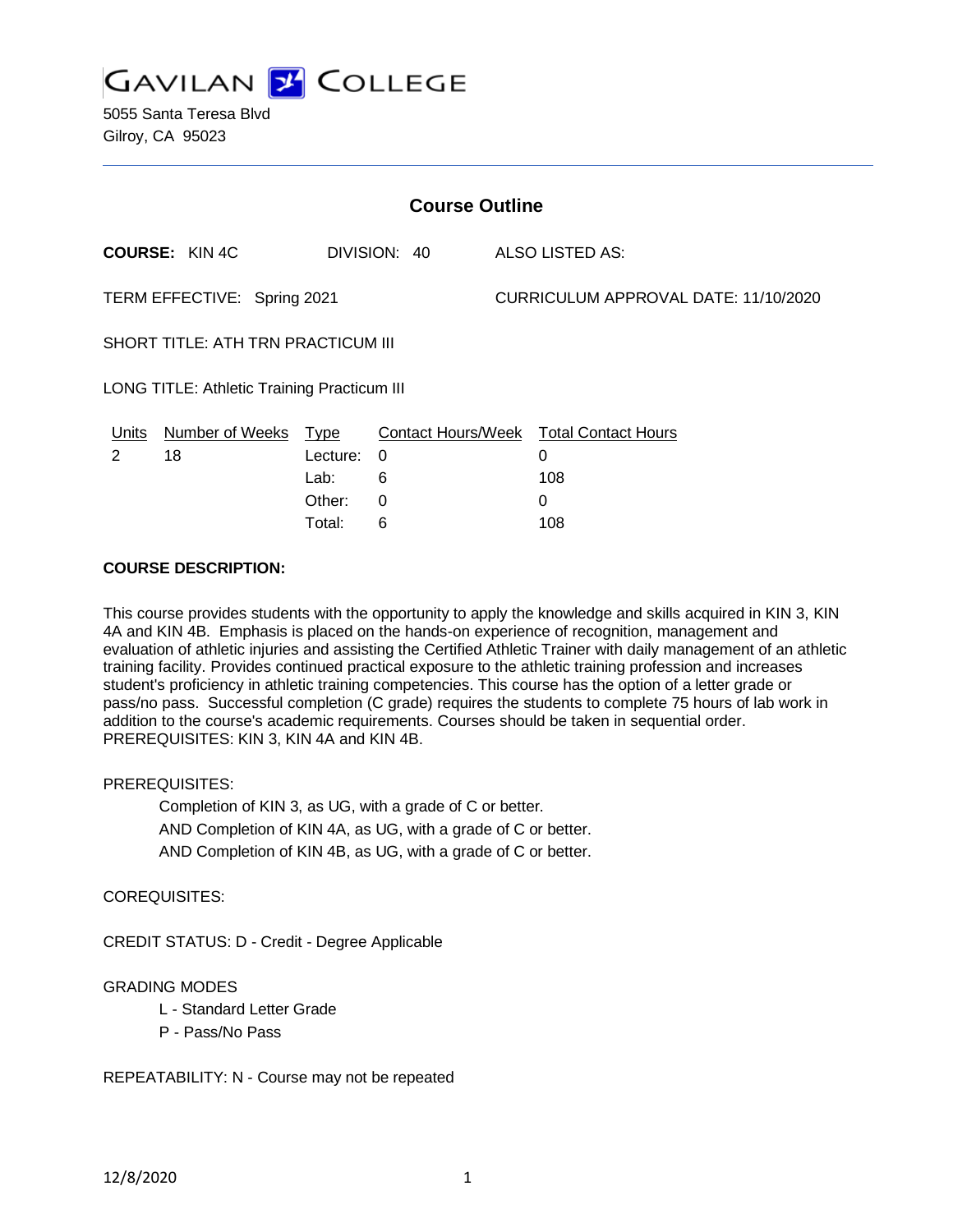SCHEDULE TYPES:

04 - Laboratory/Studio/Activity

04A - Laboratory - LEH 0.65

05 - Hybrid

71 - Dist. Ed Internet Simultaneous

- 73 Dist. Ed Internet Delayed LAB
- 73A Dist. Ed Internet LAB-LEH 0.65

# **STUDENT LEARNING OUTCOMES:**

1. Assist the Certified Athletic Trainer with various duties; including performing initial evaluations, maintaining medical records, and assisting with various administrative duties such as inventory review and supply bids.

Measure: Observation, Notebook PLO: 6,5,7 ILO: 7,2,1,4 GE-LO: Anticipated Year of Assessment: Spring 2015

2. Instruct others on the proper maintenance of an Athletic Training Facility.

Measure: Observation, Discussion, Notebook PLO: 7,6 ILO: 7,2,1,4 GE-LO: Anticipated Year of Assessment: Spring 2015

3. Design and apply a comprehensive rehabilitative program.

Measure: Practical Exam, Written Exam

PLO: 6,5,7

ILO: 7,2,1

GE-LO:

Anticipated Year of Assessment: Spring 2015

PROGRAM LEARNING OUTCOMES:

After completing the Kinesiology major a student will be able to:

1. List and describe five career options available in the field of kinesiology.

2. Describe and critically analyze the role of physical activity and its impact on health, society and quality of life.

3. Discuss the history and broad content within the discipline of kinesiology and develop skills to enable the synthesis of concepts across disciplines.

4. Identify critical elements of motor skill performance, combine motor skills into appropriate sequences for the purpose of improving skill learning, and demonstrate competent motor skill performance in a variety of physical activities.

5. Identify the skeletal and muscular structures of the human body.

6. Utilize measurement concepts (qualitative and quantitative) to assess student/client performance and program effectiveness.

7. Describe and demonstrate effective verbal and nonverbal communication skills.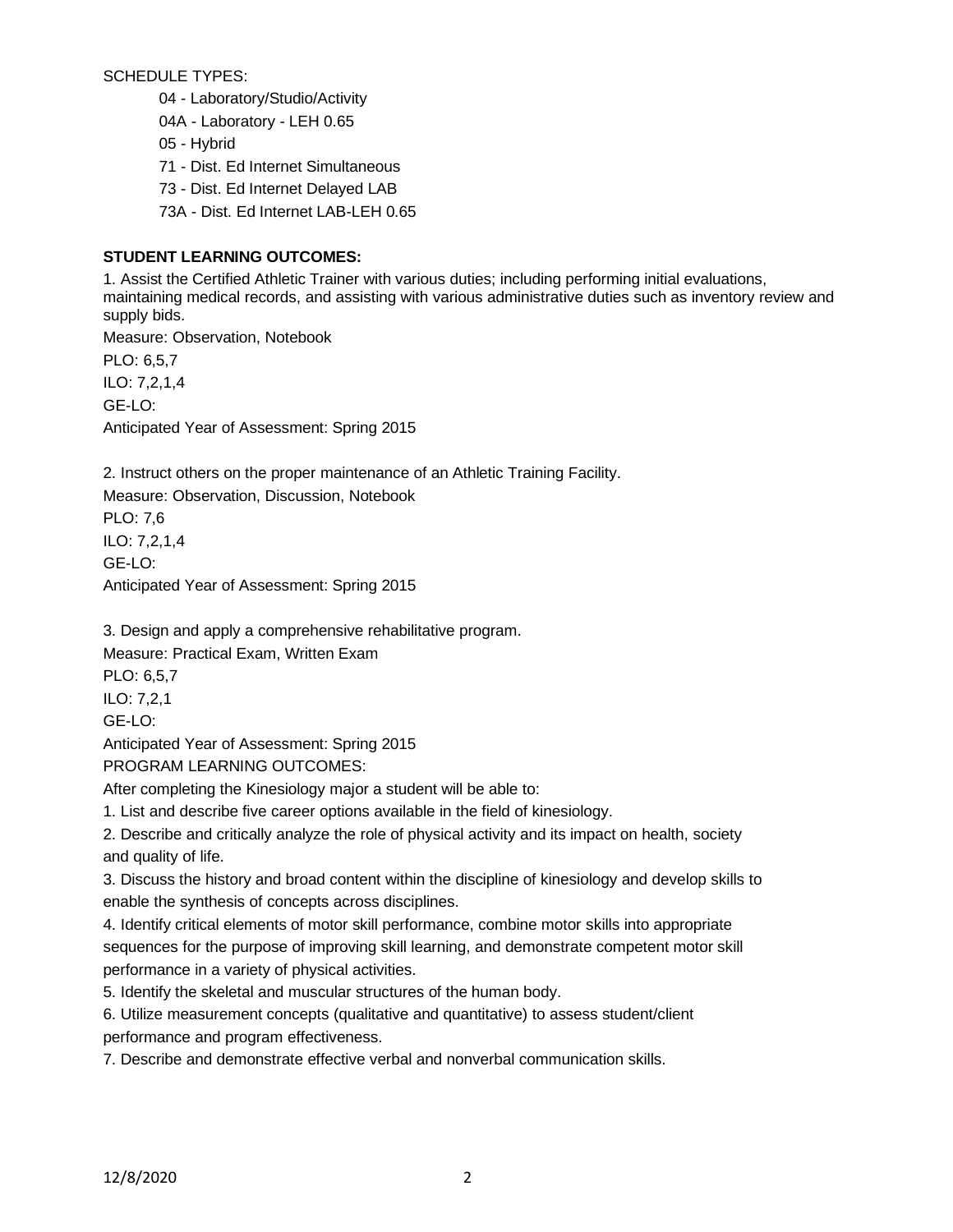## **CONTENT, STUDENT PERFORMANCE OBJECTIVES, OUT-OF-CLASS ASSIGNMENTS**

### Curriculum Approval Date: 11/10/2020 - **DE MODIFICATION ONLY**

6 Hours

Content: Review of athletic training room operating policies and procedures. Students will establish schedule for coverage of athletic training room rehabilitation programs and athletic team?s practices and games. Overview of current rehabilitation programs, including histories and a brief musculoskeletal review of the current specific injuries.

Student Performance Objectives (SPO): Identify injuries specific to the current field of athletics. Recognize and describe athletic training room operating procedures and emergency action plans.

Out-of-Class Assignments:

### 6 Hours

Content: Instruction of maintenance of an athletic training facility including record keeping, initial evaluation notes, and progress notes; continued practice of these skills. Continued coverage of the athletic training room and all athletic events and practices.

Student Performance Objectives (SPO): Demonstrate record keeping skills through the maintenance of athletic medical records, note taking during initial evaluations and any change in rehabilitation protocol.

#### Out-of-Class Assignments:

### 12 Hours

Content: Continued instruction of initial evaluation skills and re-evaluation skills. Continued coverage of the athletic training room and all athletic events and practices.

Student Performance Objectives (SPO): Perform initial and re-evaluations to maintain medical records. Utilize skills at various athletic events and practices and in the training room.

Out-of-Class Assignments:

### 18 Hours

Content: Introduction to rehabilitation management of a lower extremity from initial injury through return to play while maintaining records. Continued coverage of the athletic training room and all athletic events and practices.

Student Performance Objectives (SPO): Build and record comprehensive rehabilitation programs for injuries specific to the lower extremity. Apply skills learned to date in the athletic training room and all athletic events and practices.

Out-of-Class Assignments:

#### 6 Hours

Content: Review of all the information and skills presented through the semester in preparation for the Midterm. Continued coverage of athletic training room, games and practices.

Student Performance Objectives (SPO): Describe and demonstrate administrative duties and basic record keeping skills for an athletic training facility. Apply athletic training skills at various practices, games, and in the training room.

Out-of-Class Assignments:

6 Hours

Content: Midterm (written and practical). Continued coverage of the athletic training room and athletic practices and games.

Student Performance Objectives (SPO): Complete practical and written midterm. Utilize the skills learned to date at various athletic practices and games as well as in the training room.

## Out-of-Class Assignments:

#### 12 Hours

Content: Introduction to rehabilitation management of an upper extremity from initial injury through return to play while maintaining records. Continued coverage of the athletic training room and all athletic events and practices.

Student Performance Objectives (SPO): Build and record comprehensive rehabilitation programs for injuries specific to the upper extremity. Apply skills learned to date in the athletic training room and all athletic events and practices.

Out-of-Class Assignments: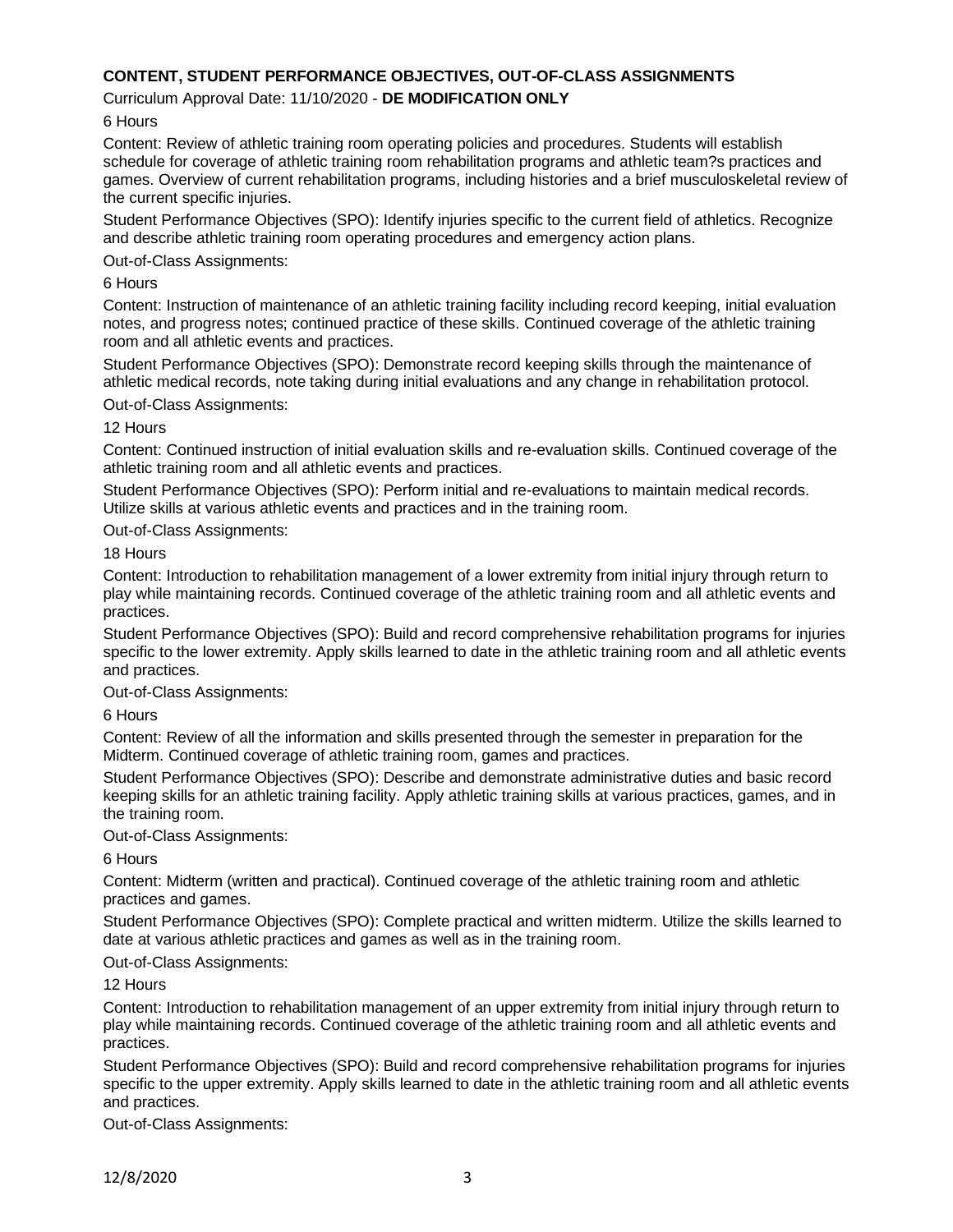# 12 Hours

Content: Introduction to rehabilitation management of a trunk injury from initial injury through return to play while maintaining records. Continued coverage of the athletic training room and all athletic events and practices.

Student Performance Objectives (SPO): Build and record comprehensive rehabilitation programs for injuries specific to the trunk. Apply skills learned to date in the athletic training room and all athletic events and practices.

Out-of-Class Assignments:

12 Hours

Content: Introduction to rehabilitation management of a head injury from initial injury through return to play while maintaining records. Continued coverage of the athletic training room and all athletic events and practices.

Student Performance Objectives (SPO): Build and record comprehensive rehabilitation programs for injuries specific to the head. Apply skills learned to date in the athletic training room and all athletic events and practices.

Out-of-Class Assignments:

6 Hours

Content: Introduction on the maintenance of an athletic training budget. Continued coverage. Continued coverage of the athletic training room and all athletic events and practices.

Student Performance Objectives (SPO): Assist the Certified Athletic Trainer through the inventory, supply bid and purchasing process. Apply skills learned to date in the athletic training room and all athletic events and practices.

Out-of-Class Assignments:

10 Hours

Content: Review of all the information and skills presented through the semester in preparation for the final. Lab log and lab reports will be turned in. Continued coverage of the athletic training room and all athletic events and practices.

Student Performance Objectives (SPO): Apply the skills and knowledge learned throughout the semester in practical situations.

Out-of-Class Assignments:

2 Hours

Final

# **METHODS OF INSTRUCTION:**

Discussion, demonstration, guided practice, small group interaction.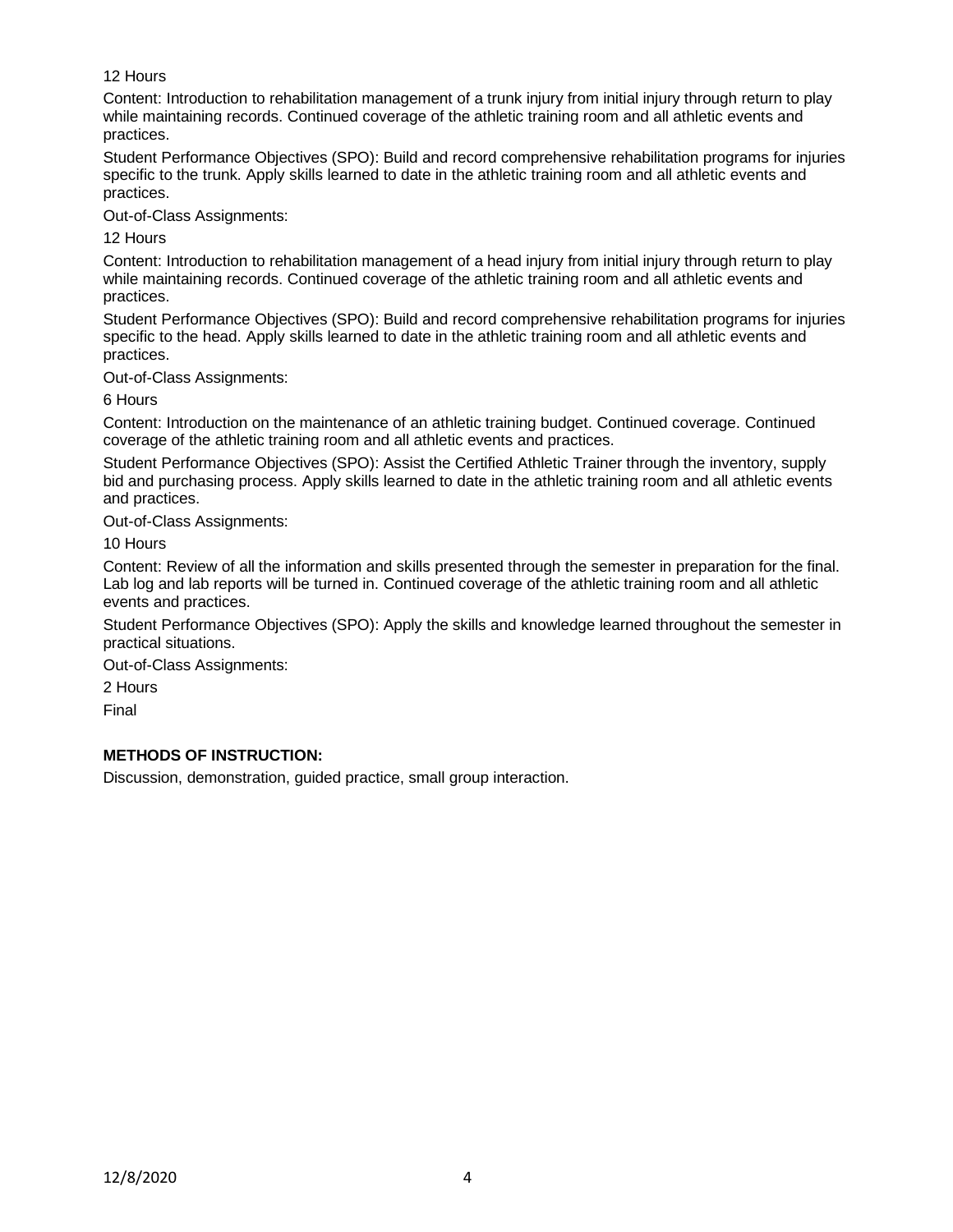## **METHODS OF EVALUATION:**

Category 1 - The types of writing assignments required: Percent range of total grade: 10 % to 20 % Other: Notebook Category 2 - The problem-solving assignments required: Percent range of total grade: 5 % to 15 % Field Work Exams Category 3 - The types of skill demonstrations required: Percent range of total grade: 20 % to 45 % Field Work Performance Exams Category 4 - The types of objective examinations used in the course: Percent range of total grade: 15 % to 30 % Multiple Choice True/False Matching Items Completion Category 5 - Any other methods of evaluation: Class participation. Percent range of total grade: 25 % to 50 %

## **REPRESENTATIVE TEXTBOOKS:**

Required:

Prentice, William E. Arnheim's Principles of Athletic Training: A Competency-Based Approach, 14th Edition. McGraw-Hill, 2011. Or other appropriate college level text.

ISBN: 13 9780073523736

Reading level of text, Grade: 14th Verified by: Gloria Curtis